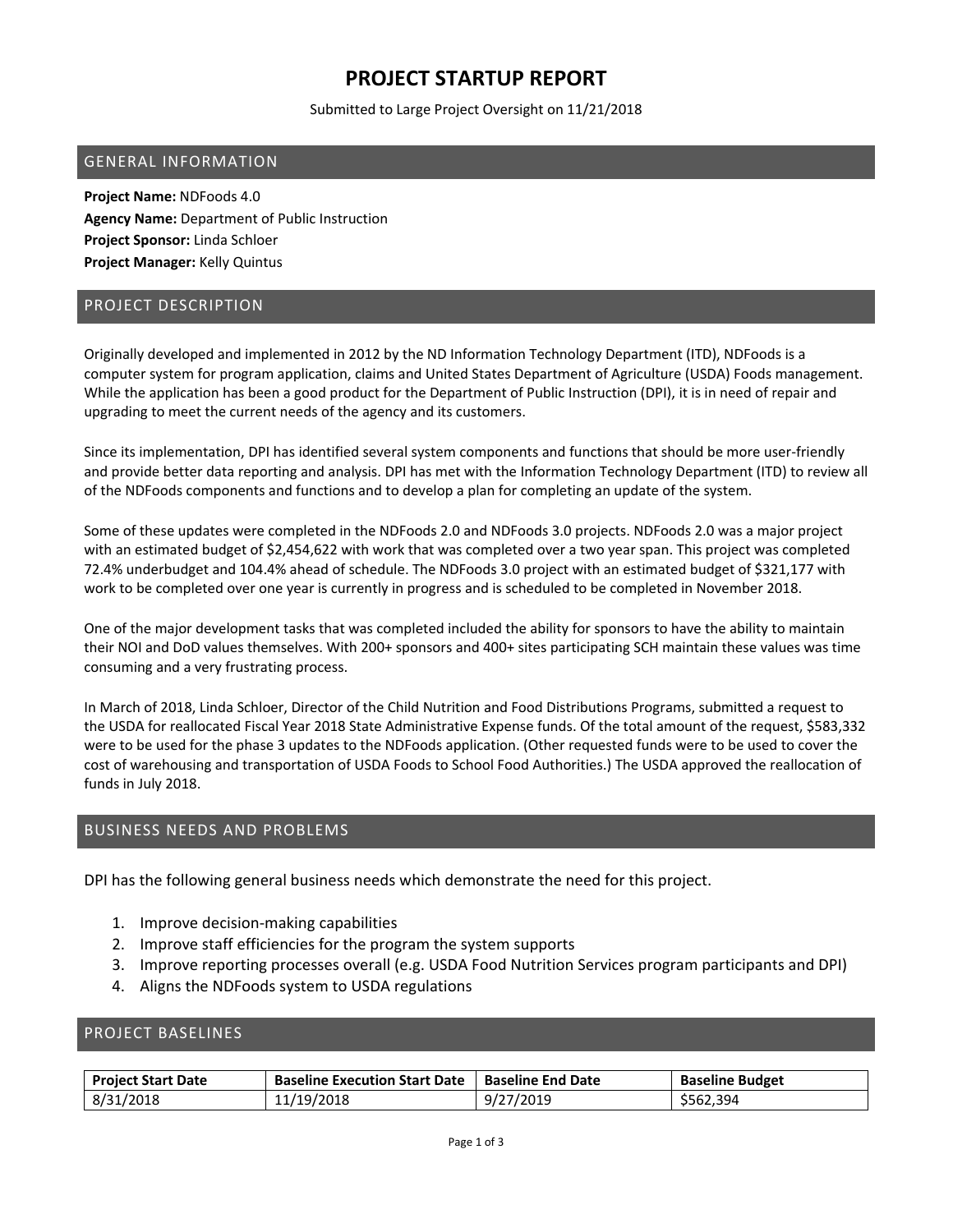# **PROJECT STARTUP REPORT**

Submitted to Large Project Oversight on 11/21/2018

## OBJECTIVES

|                | <b>Business Need</b>                                                     | <b>Objective</b>                                                                                                                                                                                 | <b>Measurement</b>                                                                                                                                                        |
|----------------|--------------------------------------------------------------------------|--------------------------------------------------------------------------------------------------------------------------------------------------------------------------------------------------|---------------------------------------------------------------------------------------------------------------------------------------------------------------------------|
| 1              | Improved decision-<br>making capabilities.                               | 1.1 NDFoods will edit check claims<br>from for-profit CACFP Centers<br>NDFoods will determine if the claim<br>is eligible for reimbursement in that<br>claim month.                              | 1.1.1 CACFP claims from for-profit centers will not<br>be approved if their child participation data doesn't<br>meet the required threshold of low-income<br>eligibility. |
| $\overline{2}$ | Improve staff<br>efficiencies for the<br>program the system<br>supports. | 2.1 Streamline state match payments<br>between NDFoods and PeopleSoft                                                                                                                            | 2.1.1 Decrease by 50% the time needed to compile<br>input data in NDFoods to be picked up by<br>PeopleSoft for payment.                                                   |
|                |                                                                          | 2.2 The ability to enter and store risk<br>assessment data.                                                                                                                                      | 2.2.1 Allow 100% of risk assessments to be entered<br>and stored in NDFoods.                                                                                              |
| 3              | Improve reporting<br>processes                                           | 3.1 Increase accuracy of data pulled<br>for reports.                                                                                                                                             | 3.1.1 Upon implementation reports will populate<br>data in NDFoods with 100% accuracy.                                                                                    |
|                |                                                                          | 3.2 Add search criteria to Site Details<br>and Claims by Meals                                                                                                                                   | 3.2.1 Staff will be able to create report of specific<br>Sites and Claims - such as Private non-profit CACFP<br>claims                                                    |
| 4              | Align NDFoods to USDA<br>regulations                                     | 4.1 Change calculation of SCH<br>entitlement to total number of meals<br>served in prior year times SCH Per-<br>Meal rate. This rate will also be used<br>to calculate allocation of State Match | 4.1.1 SCH entitlement will be determined using the<br>correct calculation process.                                                                                        |

## COST BENEFIT ANALYSIS

|                | # Business Need                                                    | <b>Anticipated Benefit(s)</b>                                                                                      |
|----------------|--------------------------------------------------------------------|--------------------------------------------------------------------------------------------------------------------|
|                |                                                                    |                                                                                                                    |
| 1              | Improved decision-making<br>capabilities.                          | Advance edit checking will allow for quicker and more accurate processing of<br>for- profit claims.                |
| $\overline{2}$ | Improve staff efficiencies for the<br>program the system supports. | Time can be utilized for other staff activities and relieve burden of manual<br>data entry and reduce human error. |
|                |                                                                    | To create a centralized database to store risk assessments for efficient entry<br>and retrieval.                   |
| 3              | Improve reporting processes                                        | Reports will require less manual changes and data will be accurate.                                                |
|                |                                                                    | Reduced time required to compile data for reports                                                                  |
| 4              | Align NDFoods to USDA regulations                                  | SCH entitlement calculations will be completed as required by USDA.                                                |